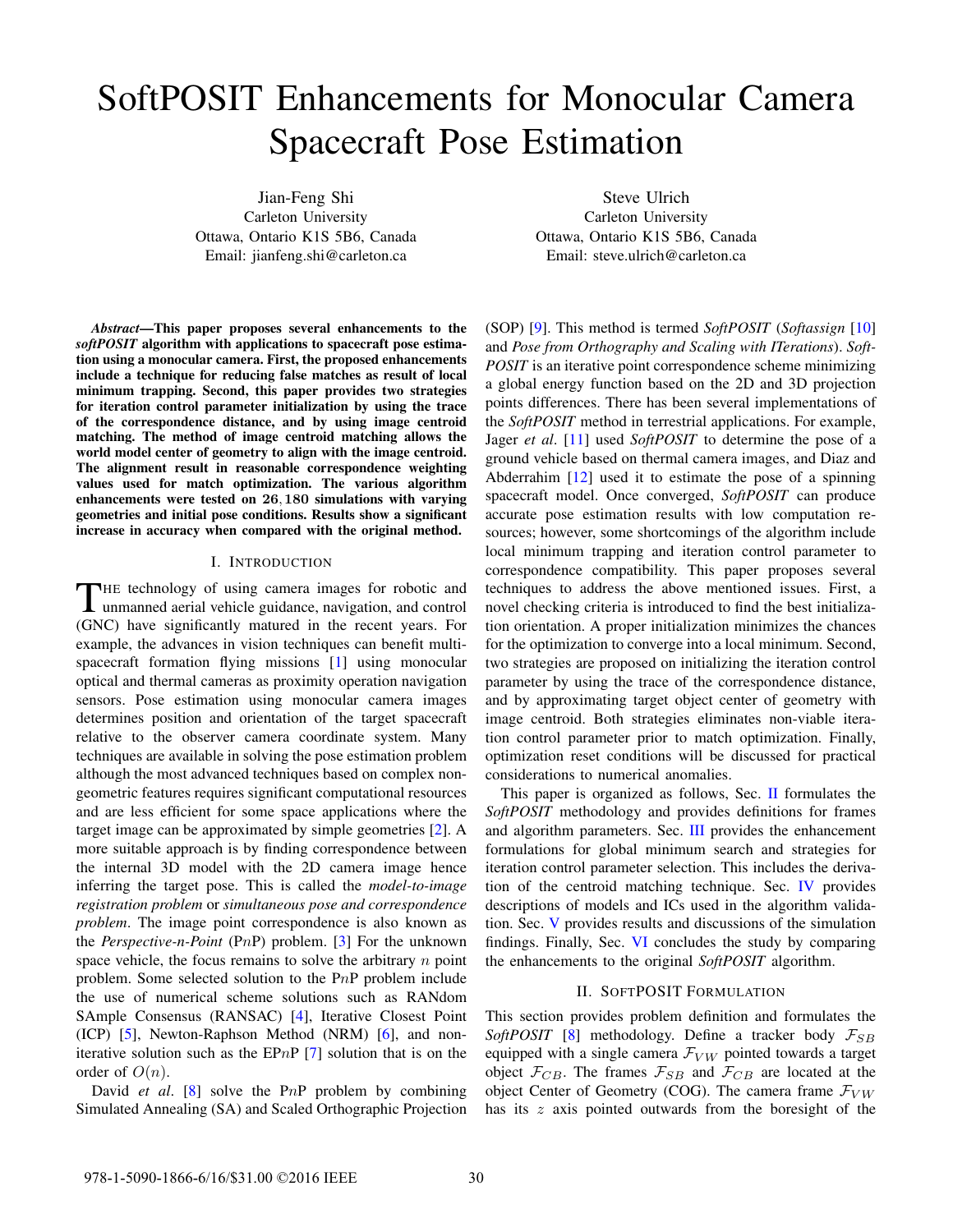

Fig. 1. Camera coordinate system definition.

camera, with the *y* axis pointed vertically downwards and *x* completing the right-handed frame. The frame  $\mathcal{F}_{ia}$  is centered on the camera image with its *x* and *y* axes being parallel to  $\mathcal{F}_{VW}$ . Figure 1 shows the various coordinate systems considered. Let  $PW_k$  be the  $k^{th}$  point on the target that is projected on the image plane. This projected point is denoted as  $pi_k$ . The total number of points from the target model is *M*. These points are the corner vertices of the target body. The objective is to determine the pose, *i.e*. , **T** and **R** of the target with respect to the camera defined as follows,

$$
\mathbf{T} = \mathbf{r}_{VW}^{VW,CB} = \begin{bmatrix} T_x & T_y & T_z \end{bmatrix}^T \tag{1}
$$

$$
\mathbf{R} = \mathbf{R}^{VW, CB} = \begin{bmatrix} \mathbf{R}_x^T \\ \mathbf{R}_y^T \\ \mathbf{R}_z^T \end{bmatrix}
$$
 (2)

where **T** is the position of  $\mathcal{F}_{CB}$  w.r.t.  $\mathcal{F}_{VW}$  expressed in  $\mathcal{F}_{VW}$  and **R** is the rotation matrix rotating  $\mathcal{F}_{CB}$  to  $\mathcal{F}_{VW}$ , and  $\mathbf{R}_x^T$ ,  $\mathbf{R}_y^T$ , and  $\mathbf{R}_z^T$  are row matrices of **R**. These are also the  $\mathcal{F}_{VW}$  unit vectors expressed in  $\mathcal{F}_{CB}$ . Let *N* be the number of detected image points, and  $pi_j$  denoting the  $j<sup>th</sup>$  image point. The position of  $PW_k$  w.r.t.  $\mathcal{F}_{VW}$  expressed in  $\mathcal{F}_{VW}$  and the position of might write  $\mathcal{F}$  is denoted by  $\mathbf{v}^{VW,PW_k}$  and the position of  $pi_k$  w.r.t.  $\mathcal{F}_{ia}$  is denoted by  $\mathbf{r}_{VW}^{VW,PW_k}$  and  $\mathbf{r}_{ia}^{ia,pi_j} = \begin{bmatrix} x_j & y_j \end{bmatrix}^T$  respectively, and their relationships to the target pose is: the target pose is:

$$
\mathbf{r}_{VW}^{VW,PW_k} = \mathbf{r}_{VW}^{VW,CB} + \mathbf{R}^{VW,CB} \mathbf{r}_{CB}^{CB,PW_k}
$$
 (3)

$$
\mathbf{r}_{ia}^{ia,pi_k} = \frac{f}{Z_C} \mathbf{\hat{T}} \mathbf{r}_{VW}^{VW,PW_k}
$$
 (4)

where  $\Upsilon = \begin{bmatrix} 1 & 0 \end{bmatrix}$  and 1 is an 2×2 identity matrix and 0 is a  $2 \times 1$  zero matrix and  $Z_C$  is the *z* component of  $\frac{V W_{\gamma} P W_{k}}{V W_{\gamma}}$ .<br>Let define the scaling ratio s as  $f_{\gamma}$  and the prospective ratio Let define the *scaling ratio s* as  $f/T_z$  and the *prospective ratio* 

 $w_k$  as  ${}^{Z_C}/T_z$ , such that the prospective scaling term from Eq.<br>(4)  $f/z$  can be replaced with  $s/$ . If the object is far away (4)  $f/Z_C$  can be replaced with  $\frac{s}{v} / w_k$ . If the object is far away from the camera and *field of view* (FOV) is not large, then *<sup>w</sup>*k is nearly one. Evaluating Eq.  $(3)$ ,  $w_k$  can be written as

$$
w_k = \frac{\mathbf{R}_z^T \mathbf{r}_{CB}^{CB,PW_k}}{T_z} + 1
$$
 (5)

Let define the pose matrix  $\mathbf{Q}_x$ ,  $\mathbf{Q}_y$ , and model point matrix  $\mathbf{P}_k$  as,  $\mathbf{Q}_x \triangleq s \left[ \begin{array}{cc} \mathbf{R}_x^T & T_x \end{array} \right]_T^T$ ,  $\mathbf{Q}_y \triangleq s \left[ \begin{array}{cc} \mathbf{R}_y^T & T_y \end{array} \right]_T^T$ , and  $\mathbf{P}_k =$  $\left[\begin{array}{cc} \left(\mathbf{r}_{CB}^{CB,PW_k}\right)^T & 1 \end{array}\right]$  $\int_0^T$ . Since  $PW_k$  will be determined from an existing model, *M* and *N* are in practice rarely equal. The distance between the projected model points and the camera points is

$$
d_{jk}^2 = (\mathbf{Q}_x^T \widehat{\mathbf{P}}_k - w_k x_j)^2 + (\mathbf{Q}_y^T \widehat{\mathbf{P}}_k - w_k y_j)^2 \tag{6}
$$

A *Global Objective Function* is formulated as:

$$
E = \sum_{j=1}^{N} \sum_{k=1}^{M} m_{jk} (d_{jk}^2 - \alpha)
$$
 (7)

For a maximum correspondence between image and model points, the partial derivative of *E* with respect to the pose matrices is zero. Hence,

$$
\mathbf{L} = \sum_{j=1}^{N} \sum_{k=1}^{M} m_{jk} \widehat{\mathbf{P}}_k \widehat{\mathbf{P}}_k^T
$$
 (8)

$$
\mathbf{Q}_x = \mathbf{L}^{-1} \sum_{j=1}^N \sum_{k=1}^M m_{jk} w_k x_j \hat{\mathbf{P}}_k
$$
  

$$
\mathbf{Q}_y = \mathbf{L}^{-1} \sum_{j=1}^N \sum_{k=1}^M m_{jk} w_k y_j \hat{\mathbf{P}}_k
$$
 (9)

where the weights  $m_{jk}$  are computed at every step based on<br>a iteration control perspecter  $\beta$  as follows a iteration control parameter *β* as follows,

$$
m_{jk} = \gamma \exp(-\beta (d_{jk}^2 - \alpha))
$$
 (10)

where  $\gamma$  is a normalization factor and  $\alpha$  is to allow amplification of the  $d_{jk}$  distance. The corresponding distance between image and model points can be grouped in a matrix format as following:

$$
\mathbf{D} = \begin{bmatrix} d_{1,1}^2 & \cdots & d_{1,M}^2 \\ \vdots & \ddots & \vdots \\ d_{N,1}^2 & \cdots & d_{N,M}^2 \end{bmatrix}
$$
 (11)

Once the pose matrices are computed,  $\overline{x}$  and  $\overline{y}$  rows of the rotation matrix axis can be found using the Singular Value Decomposition (SVD),

$$
\left[\begin{array}{cc} \mathbf{R}_x & \mathbf{R}_y \\ \overline{T_z} & \overline{T_z} \end{array}\right] = \mathbf{U} \Sigma \mathbf{V}^T \tag{12}
$$

the rotation axis and  $T_z$  can be determined by

$$
\left[\begin{array}{cc} \mathbf{R}_x & \mathbf{R}_y \end{array}\right] = \mathbf{U}\Upsilon^T\mathbf{V}^T \tag{13}
$$

$$
T_z = \frac{2}{\Sigma_{1,1} + \Sigma_{2,2}}\tag{14}
$$

Finally,  $\mathbf{R}_z$  can be computed from the cross product between  $\mathbf{R}_z$  and  $\mathbf{R}_z$ . The electric is terminated if the estimated peach  $\mathbf{R}_x$  and  $\mathbf{R}_y$ . The algorithm is terminated if the estimated pose converges below a user-defined tolerance.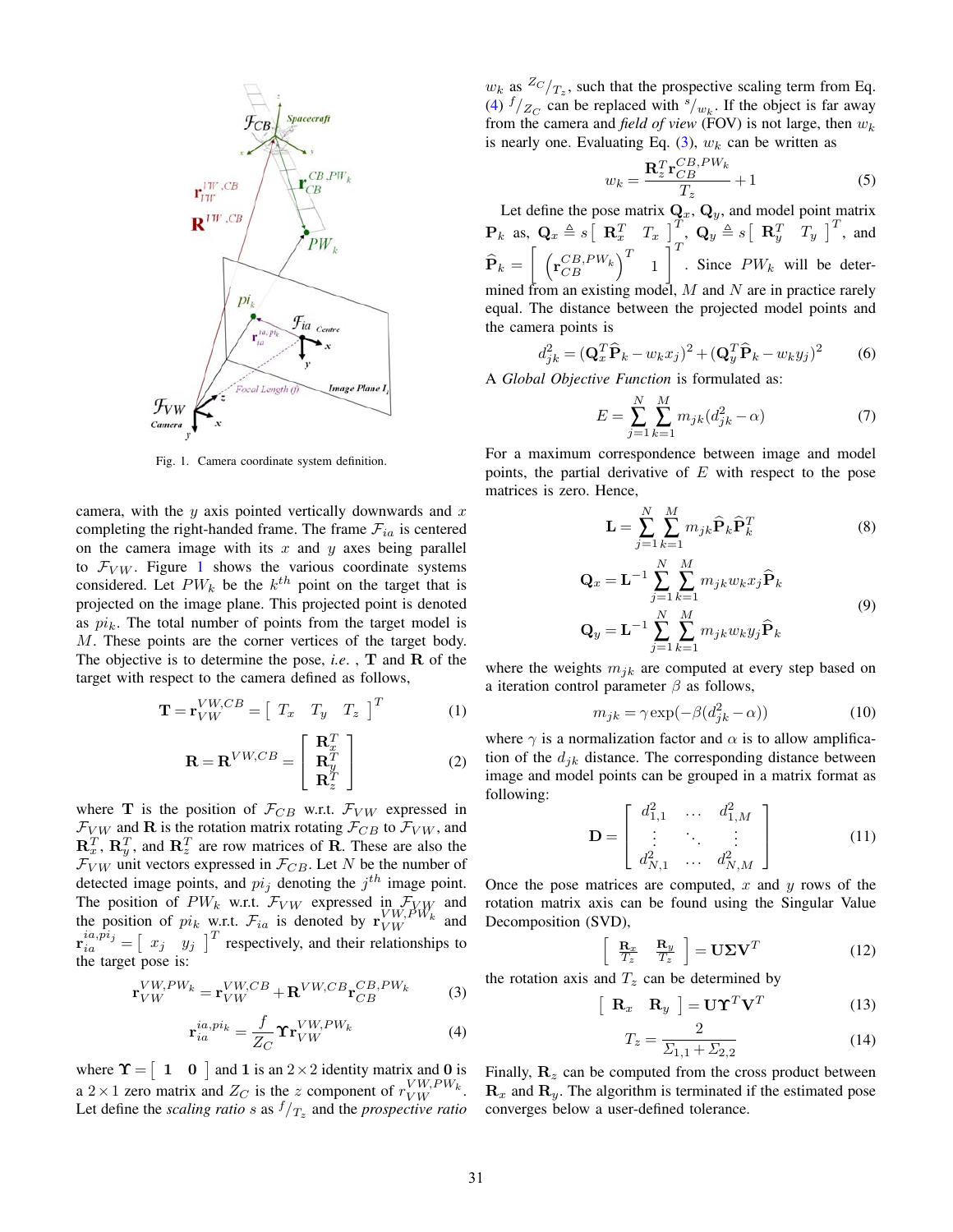

Fig. 2. 30-Point Cylinder Successful Pose Estimation. (red circles-image points, blue points-final estimated model points).



Fig. 3. 30-Point Cylinder Local Minimum Pose Estimation Failure. (red circles-image points, blue points-final estimated model points).

#### III. ENHANCEMENT FORMULATIONS

This section provides formulations for enhancements to the original *SoftPOSIT* algorithm. These enhancements include methods for obtaining global minimum search, iteration control parameter initialization by correspondence and by centroid matching.

## *A. Global Minimum Search*

A major decrease in the *SoftPOSIT* estimation accuracy is caused by local minimum trapping  $[8]$ ,  $[11]$ ,  $[12]$ . The local minimum trap occurs when the iterative solution is driven by the annealing [10] and Sinkhorn's normalization process [13] to a false pose exhibiting minimum correspondences. In this state, further iterations cannot force the model pose away from the local minimum. An example of the local minimum trapping can be demonstrated in the pose estimation of a 30 points cylinder. Fig. 2 shows a successful pose estimation where as Fig. 3 demonstrates that with a different set of IC misalignment, the original algorithm converges to an incorrect local minimum solution. To solve this inherent problem of SoftPOSIT, two observations can be made on the convergence characteristics. First, in most instances, majority of pose error is removed during the first several steps of the optimization process, this can be attributed to the exponential term in Eq. (10). Therefore, one may try several different initial orientations for only a few steps before selecting the final path to optimize. Second, after the same number of iteration steps, the global minimum solution should have a lower correspondence than all local minimum solutions. As the result of the first observation, an initial condition switching logic in the pre-computation phase shall reset the initial orientation to a group of saved directions. This can be done over an angle

 $\phi$  about an axis  $\vec{a}_i$ , where *i* range from 1 to *n*. The angle  $\phi$ needs to be large enough to bring the solution away from the local minimum. For the purpose of this study,  $\phi$  is set to 90 degrees, and  $\vec{a}_i$  was selected in 4 directions  $(1,0,0)$ ,  $(0,1,0)$ ,  $(0,0,1)$ , and  $(1,1,1)$  relative to the initial orientation. Next, the second observation can be summarized as *the smallest maximum of the closest image to model correspondence for all n initial orientations is the likely path towards the global minimum*. This statement can be evaluated by the following steps. First, write the correspondence matrix from Eq.  $(11)$  as an array of column matrices  $\mathbf{D} = \begin{bmatrix} \mathbf{D}_1 & \dots & \mathbf{D}_M \end{bmatrix}$ , these<br>columns represent the correspondence from all the detected columns represent the correspondence from all the detected image points to one model projected point. The minimum value in the  $k^{th}$  column represent the closest image to model correspondence for the  $k^{th}$  model point, that is,

$$
\hat{D}_{ki} = \underset{j \in N}{\operatorname{argmin}} \{ D_{jki} \}
$$
\n(15)

The maximum of these represent the *goodness* as the result from optimizing from the  $i^{th}$  initial orientation.

$$
\check{D}_i = \underset{k \in M}{\operatorname{argmax}} \{ \hat{D}_{ki} \}
$$
\n(16)

Finally, the minimum  $D_i$  signals the most likely path to the global minimum solution, as,

$$
\hat{D}_g \triangleq \operatorname*{argmin}_{i \in n} {\{\check{D}_i\}}
$$
\n(17)

In the spirit of annealing optimization, this pre-computation phase is referred to as *preheating*.

# *B. Control Parameter based on Correspondence*

From Eq. (10), the iteration control parameter  $\beta$  is used to control the annealing process. When  $\beta$  is low, the weighting will be high and vise-versa. The determination for  $\beta$  is largely based on trials and errors. David *et al*. [8] used a *<sup>β</sup>* of 0*.*0004 while Gold *et al*. [10] used 0*.*00091. Selecting the iteration control parameter can be difficult as improper matching between  $\beta$  and the correspondence matrix **D** may lead to numerical anomalies. In view of this, a simple *β* initialization is herein proposed as,

$$
\beta_0 = F \frac{(M+N)/2}{\text{tr}(\mathbf{D})}
$$
(18)

where *F* is some scaling constant set to 2 in this study, and  $tr(\mathbf{D})$  is the trace of the  $\mathbf{D}$  matrix. Since the trace of a matrix  $tr(\mathbf{D})$  is the trace of the  $\mathbf{D}$  matrix. Since the trace of a matrix is also the sum of its eigenvalues, Eq. (18) allows for better compatibility between  $\beta_0$  and the correspondence distances.

Eq.  $(18)$  then provides a convenient mean to select a new iteration control parameter which is useful incase of an optimization restart. In some instances, the current optimization path leads to a local minimum or divergence. For instance, if the optimization weights in Eq.  $(10)$  results in an illconditioned **L** matrix, which is non-inversible. In other cases, the optimization diverges, pushing the target body further away in the boresight direction while attempting to minimize the *x*− *y* differences. When these numerical conditions occur, it is necessary to restart the algorithm and recompute  $\beta_0$  using Eq. (18).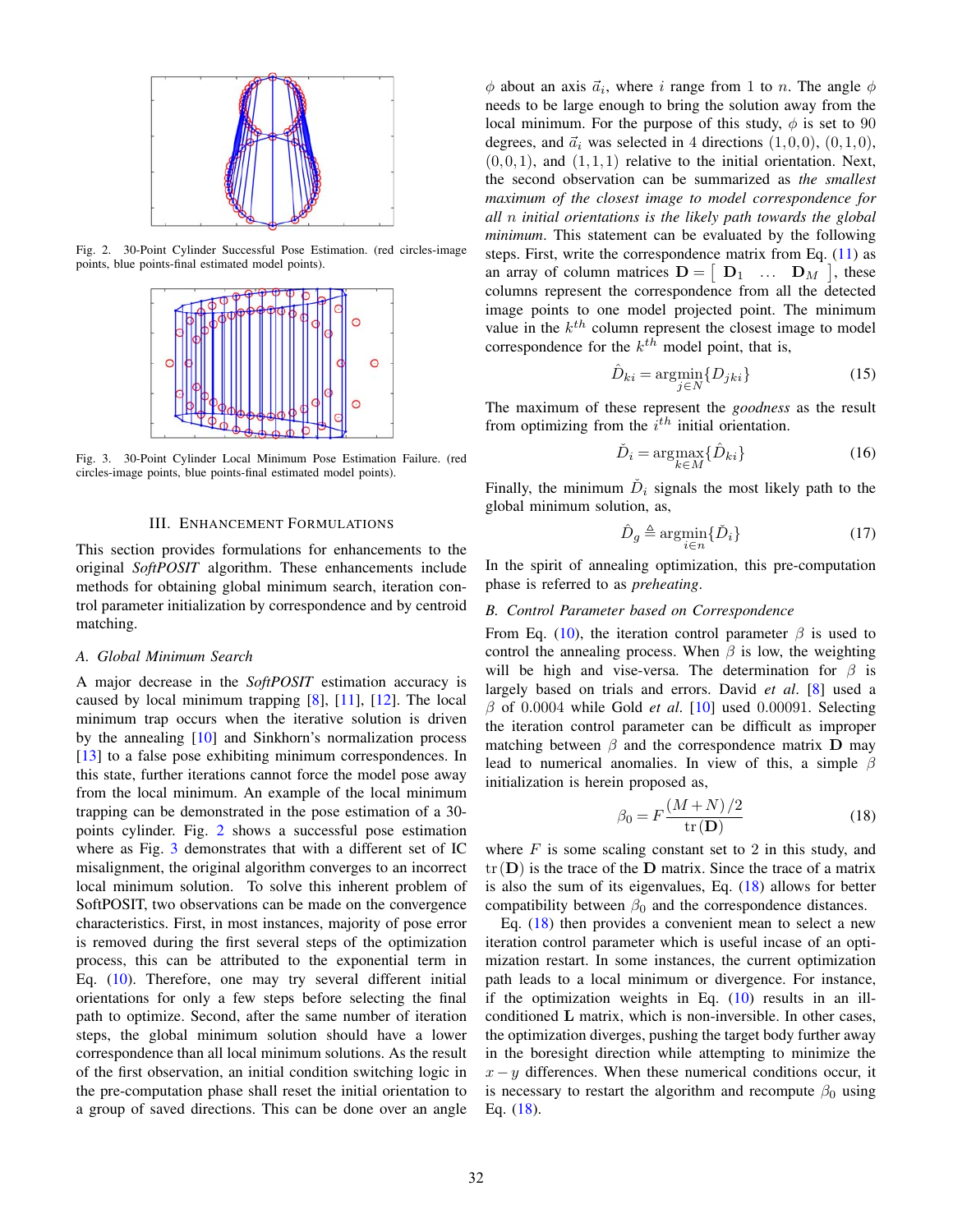# *C. Control Parameter based on Centroid Matching*

Equation (10) is a variation of the *Simulated Annealing* (SA) numerical optimization method,  $[14]$  where  $\beta$  is analogous to the inverse of the annealing temperature. The exponential term in Eq. (10) requires an appropriate initial temperature to be selected in order to prevent the weighting  $m_{ik}$  from becoming zero or infinity due to numerical issues. The proposed method produces a iteration control parameter  $\beta$  that is compatible with the point correspondence, and eliminates the need for tedious trial and error tuning campaigns of *β*. Specifically, it uses the image point cloud centroid to estimate the target COG. For spacecraft applications where the background is normally black space, the point cloud centroid is a good estimate of the target COG. The target image point cloud centroid is computed as,

$$
\overline{\mathbf{r}}_{ia}^{ia,pi} = \sum_{j=1}^{N} \frac{r_{ia}^{ia,pi_j}}{N}
$$
 (19)

Combining Eq. (4), the scaling ratio, and Eq. (19) results in,

$$
\frac{\bar{\mathbf{r}}_{ia}^{ia,pi}}{f} = \Upsilon \frac{\bar{\mathbf{r}}_{VW}^{VW,PW}}{\overline{Z}_c}
$$
(20)

where  $\overline{Z}_c$  is the *z* component of  $\overline{\mathbf{r}}_{VW}^{VW,PW}$ . Allow the image centroid to be the target COG centroid to be the target COG

$$
\overline{\mathbf{r}}_{VW}^{VW,PW} \triangleq \mathbf{r}_{VW}^{VW,CB} \tag{21}
$$

combining Eqs.  $(1)$ ,  $(20)$ , and  $(21)$ , the *x* and *y* COG position in the image plane is,

$$
\frac{\bar{\mathbf{r}}_{ia}^{ia,pi}}{f} \triangleq \left[ \begin{array}{c} T_x/T_z \\ T_y/T_z \end{array} \right] \tag{22}
$$

Let **Γ** be the inverse of the matrix **L**, such that

$$
\Gamma = \mathbf{L}^{-1} = \left[ \begin{array}{c} \Gamma_{13} \\ \Gamma_4 \end{array} \right] \tag{23}
$$

where  $\Gamma_{13}$  and  $\Gamma_4$  is the first three rows and the fourth row of the inverse **L** matrix. Combine the scaling ratio and the pose matrices gives

$$
\begin{bmatrix}\n\mathbf{Q}_x/f \\
\mathbf{Q}_y/f\n\end{bmatrix} = \begin{bmatrix}\n\mathbf{R}_x^T/T_z & T_x/T_z & \mathbf{R}_y^T/T_z & T_y/T_z\n\end{bmatrix}^T
$$
\n
$$
= \begin{bmatrix}\n\begin{bmatrix}\n\mathbf{\Gamma}_{13} \\
\mathbf{\Gamma}_4\n\end{bmatrix} \sum_{j=1}^N \sum_{k=1}^M m_{jk} w_k \frac{x_j}{f} \hat{\mathbf{P}}_k \\
\begin{bmatrix}\n\mathbf{\Gamma}_{13} \\
\mathbf{\Gamma}_4\n\end{bmatrix} \sum_{j=1}^N \sum_{k=1}^M m_{jk} w_k \frac{y_j}{f} \hat{\mathbf{P}}_k\n\end{bmatrix}
$$
\n(24)

To rewrite equations in matrix format, let

$$
\begin{bmatrix} \mathbf{U}/f \\ \mathbf{V}/f \end{bmatrix} = \begin{bmatrix} \frac{x_1}{f} & \cdots & \frac{x_N}{f} \\ \frac{y_1}{f} & \cdots & \frac{y_N}{f} \end{bmatrix}
$$
 (25)

$$
\mathbf{M} = \begin{bmatrix} m_{11} & \dots & m_{1M} \\ \vdots & \ddots & \vdots \\ m_{N1} & \dots & m_{NM} \end{bmatrix}
$$
 (26)  

$$
\mathbf{P}_M = \begin{bmatrix} \hat{\mathbf{P}}_1 & \dots & \hat{\mathbf{P}}_M \end{bmatrix}^T
$$
 (27)

such that  $w_k$ , for all image points, can be grouped into a matrix, by combining Eq.  $(27)$  and Eq.  $(5)$ , as follows

$$
\mathbf{w}_M = \begin{bmatrix} w_1 & \dots & w_M \end{bmatrix}^T = \mathbf{P}_M \begin{bmatrix} \mathbf{R}_z / T_z \\ 1 \end{bmatrix}
$$
 (28)

Also, let

$$
h_k = w_k \Gamma_4 \widehat{\mathbf{P}}_k \tag{29}
$$

$$
\mathbf{h}_M = \begin{bmatrix} h_1 & \dots & h_M \end{bmatrix}^T = \mathbf{w}_m \circ \left( \mathbf{P}_M \mathbf{\Gamma}_4^T \right) \tag{30}
$$

where **A**◦**B** is the Hadamard product between matrix **A** and **B**. Extract  $T_x$  and  $T_y$  from Eq. (24), substitute in Eqs. (25)-(30), and rewrite their ratio with  $T_z$  as

$$
\begin{bmatrix}\nT_x/T_z \\
T_y/T_z\n\end{bmatrix} = \begin{bmatrix}\n\sum_{j=1}^N \frac{x_j}{f} \sum_{k=1}^M m_{jk} h_k \\
\sum_{j=1}^N \frac{y_j}{f} \sum_{k=1}^M m_{jk} h_k\n\end{bmatrix} = \begin{bmatrix}\nU/f \\
V/f\n\end{bmatrix} \mathbf{M} \mathbf{h}_M
$$
\n(31)

The weighting matrix is defined by Eq.  $(10)$ , let

$$
\mathbf{D}_3 = \left[ \begin{array}{c} \mathbf{U}/f \\ \mathbf{V}/f \end{array} \right] \gamma \exp(-\beta_0 (\mathbf{D} - \alpha \mathbf{1})) \tag{32}
$$

where 1 is a  $N \times M$  matrix of ones. Combine Eqs. (22), (31), and (32) results in,

$$
\frac{\bar{\mathbf{r}}_{ia}^{ia,pi}}{f} \triangleq \mathbf{D}_3 \mathbf{h}_M \tag{33}
$$

let define the left-hand side term  $\bar{\mathbf{r}}_{ia}^{ia,pi}/f$  as **r**, such that its square becomes square becomes

$$
\mathbf{r}^T \mathbf{r} \triangleq \mathbf{h}_M^T \mathbf{D}_3^T \mathbf{D}_3 \mathbf{h}_M \tag{34}
$$

Let rewrite  $\mathbf{r}^T \mathbf{r}$  as  $r_2$ , and  $\mathbf{D}_3^T \mathbf{D}_3$  as  $\mathbf{D}_4$  such that Eq. (34) can be rewritten as

$$
r_2 \triangleq \mathbf{h}_M^T \mathbf{D}_4 \mathbf{h}_M \tag{35}
$$

To solve Eq. (35), let

$$
\mathfrak{F} \triangleq \mathbf{h}_M^T \mathbf{D}_4 \mathbf{h}_M - r_2 = 0 \tag{36}
$$

The discrete rate of change of  $\mathfrak F$  with respect to  $\beta$  is

$$
\mathfrak{F}_{n-1}' = \frac{\mathfrak{F}_n - \mathfrak{F}_{n-1}}{\beta_n - \beta_{n-1}}\tag{37}
$$

Using Newton's method of gradient descent, the initial iteration control parameter is computed as

$$
\beta_{n+1} = \beta n - \frac{\mathfrak{F}_n}{\mathfrak{F}'_{n-1}}\tag{38}
$$

Typically,  $\beta_0$  can converge to 10<sup>-14</sup> accuracy within 30 iterations. For cases where the Newton's method cannot produce the root value, it is appropriate to compute the initial iteration control parameter  $\beta_0$  from the average trace of the **D** matrix as previously obtained by Eq. (18).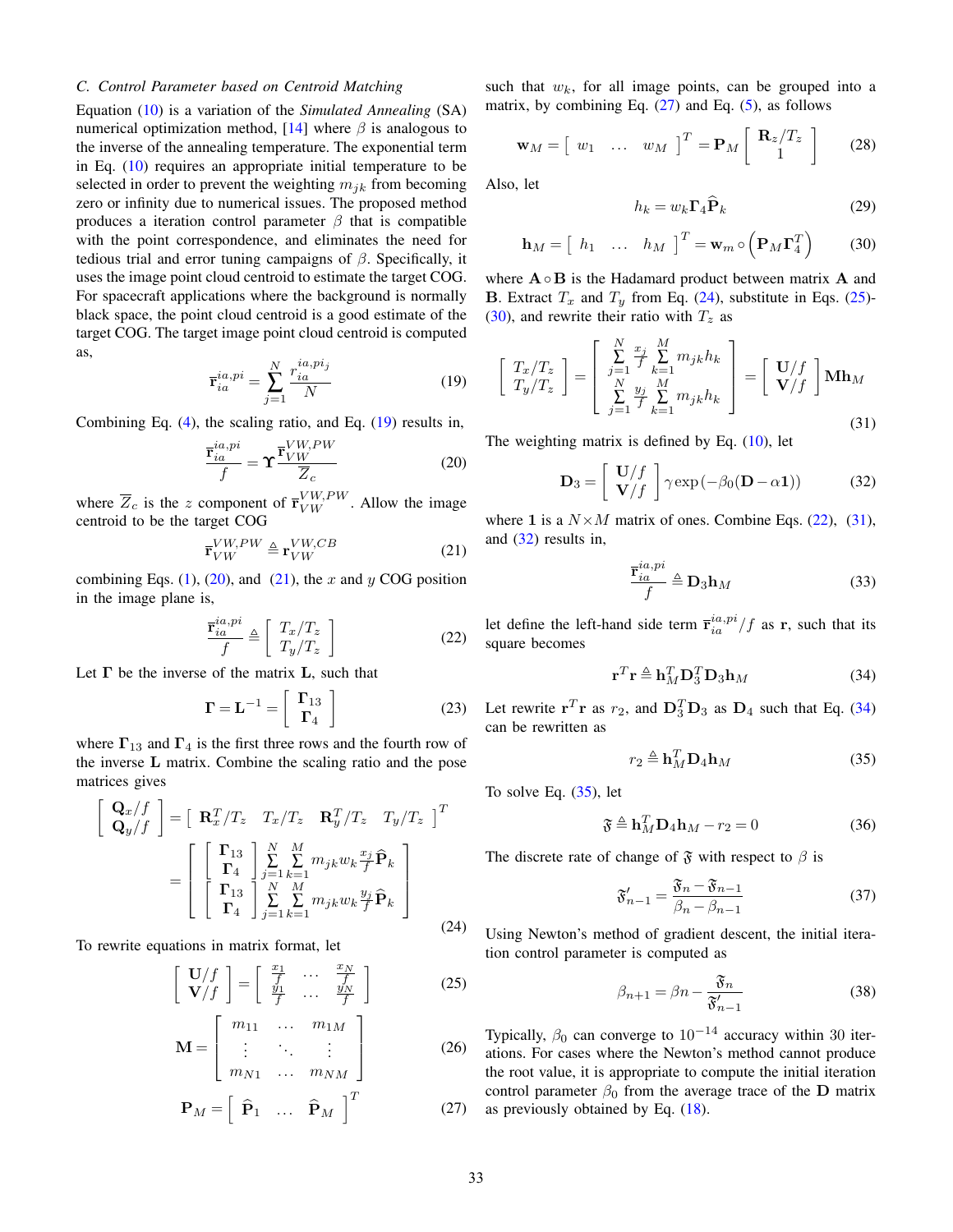

Fig. 4. Elementary building shapes.

# IV. SIMULATION SETUP

To test the proposed enhancements, four batches of 6*,*545 cases were simulated, for a total of 26*,*180 simulations. The 4 batches represent incremental additions of the proposed enhancements. The batch orders are: baseline, *preheating*,  $\beta_0$ by trace with error reset with *z*-limiting, and *β*<sup>0</sup> by COG. Within each batch, the number of cases is the result of combinations in object shapes, model points, model initial poses, and target object initial poses. The internal model consists of stored vertices of elementary shapes such as rectangles, cylinders, ellipses and cones (see Fig. 4). These elementary shapes can be used to construct more complex objects such as spacecraft and space stations. Eleven cases of 5 elementary shapes with points varying between 3 to 30 are specified to be within a  $2 \times 2 \times 2$  meter envelope. The termination  $\beta$  is 1,000, the incrementing rate for  $\beta$  is 1.05 [8], and Sinkhorn normalization iteration was set to 100 cycles. The model initial condition was varied in 5 directions, these are combinations of translation and Euler angle misalignments. Pose spans  $\pm 10$ meters and  $\pm 135$  degrees on all five axis with the exception of the camera boresight. The target IC relative to  $\mathcal{F}_{VW}$  was varied in seven translational directions and 17 orientations with maximum magnitude of  $\pm 5$  meters and  $\pm 90$  degrees. This represents a hypercube of 119 directions. Combination of the target and model IC and the 11 models cases produces 6*,*545 simulation cases under one batch run.

### V. SIMULATION RESULTS

The SA optimization contains many local minimums for the pose solution to become trapped. One solution is by using restarts based on a percentage match between the image point correspondence to the model. On each restart, the initial condition is changed randomly to ensure a different path is taken. However, this method can be costly, the mean number of restarts for finding a good pose can range between 100 to 1*,*000 and the time for finding a good pose is on the order of 4 seconds to 6 minutes  $a$  for targets with 20 to 30 points.





Fig. 5. Number of Successes as a function of Error Tolerances.

[8] Setting the minimum pose success criteria to 5 cm and 1 degree, which is roughly 1 percent of the IC misalignment. Without any restarts, the baseline success rate for a single batch is 131 out of 6*,*454 cases with a mean time of just less than 3 seconds \*. This is primarily due to the results falling into the local minimum traps. The objective of this work is to increase the pose estimation accuracy but still keep optimization time low enough for near real-time operations. To test the proposed enhancements, the four batches of tests were ran each with accumulating enhancements added to it. Success is evaluated by comparing the pose error to the ground truth and the acceptable pose tolerance. With changes in acceptable pose tolerance, the success rate also differs, Figure 5 shows the successful cases as the pose tolerance increased from 1 to 20 degrees and 5 cm to 1 meter. For all enhancements with the exception of the  $\beta_0$  initialization by COG, the success rate remain relatively constant with increasing error tolerance. The  $\beta_0$  initialization by COG show a steady increase as error tolerance increased. Considering the minimum tolerance case, the *preheating* global minimization search produced a pose success increase of 507 cases. With  $\beta_0$  initialization by correspondence matrix trace and reset due to numerical anomaly, the pose success increased to 1*,*667 cases. Finally, there was 2,067 successful cases with  $\beta_0$  COG initialization. It should be noted the basic shapes tested are symmetrical and in some cases circular, which may result in ambiguous solutions. However, a real world target vehicle given its geometric details will most likely not be symmetrical and therefore resolving the pose ambiguities. Figure 6 shows the average match time as a percentage of the of the baseline algorithm. The results show almost 50 percent time increase in each enhancement with the  $\beta_0$  COG initialization time increasing by 75 percent.

Figure 7 shows the enhanced *SoftPOSIT* estimation of a Radarsat model image captured by a monocular infrared (IR) camera. The position initial condition for the internal model

<sup>\*</sup>Simulated in 32bit-Windows Matlab with 2.4GHz Intel<sup>®</sup> Core<sup>TM</sup> 2 Quad Q6600 processor